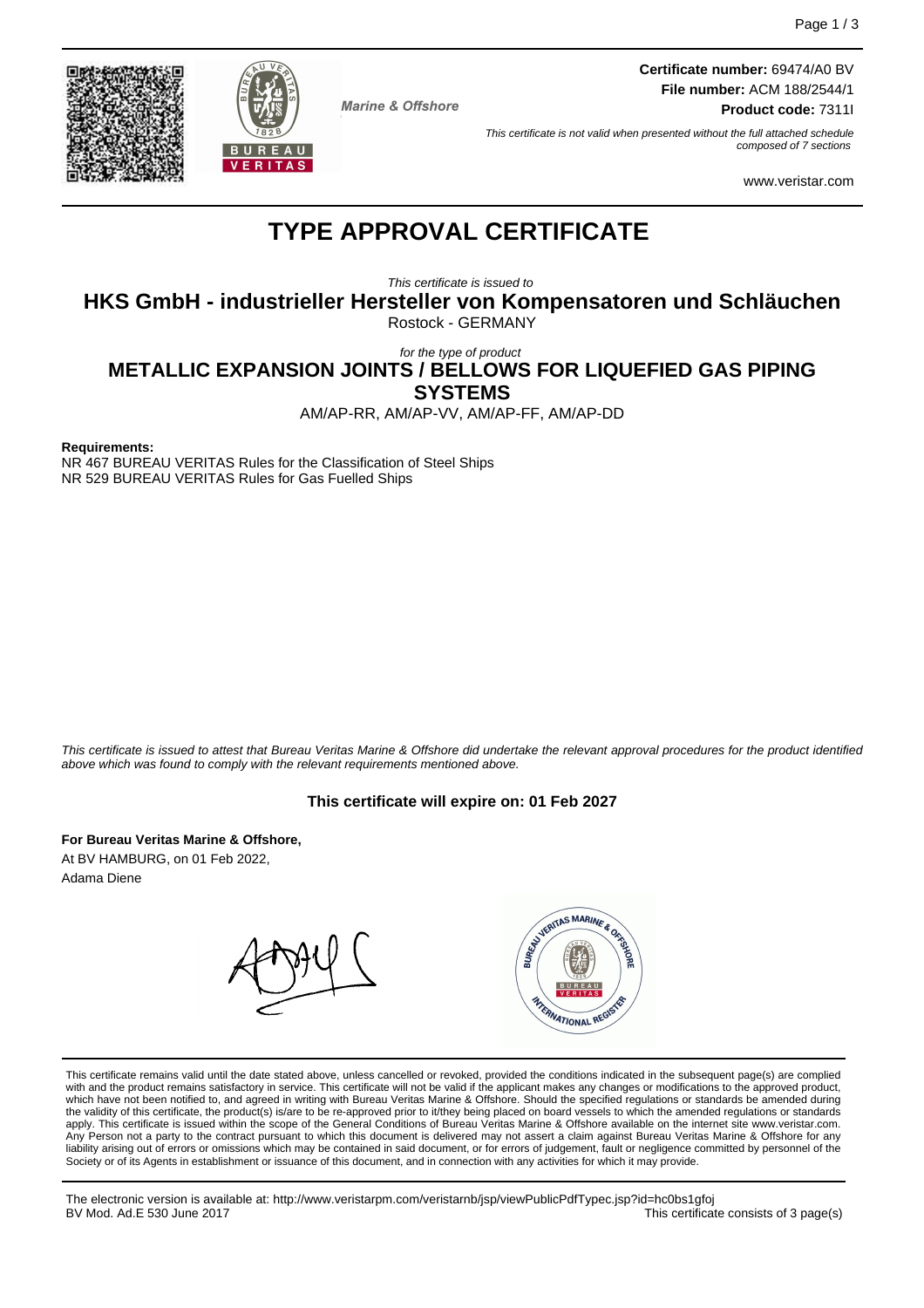## **THE SCHEDULE OF APPROVAL**

#### **1. PRODUCT DESCRIPTION**

#### **Universal Metallic Expansion Joints**

1.1 Description:

Universal expansion joints type **AM/AP-RR, AM/AP-VV, AM/AP-FF, AM/AP-DD UBN** according to the HKS type designations for corrugated expansion joints, Reference HKS Catalogue "Expansion joints and hoses" page 28, 12/2015.

1.2 Technical data:

| <b>Nominal Diameter</b>  | DN 25 to DN 400   |
|--------------------------|-------------------|
| <b>Pressure rating</b>   | PN 1 to PN 16     |
| <b>Temperature range</b> | -55 °C to +125 °C |

1.3 Material specification:

| <b>Component</b>                                            | <b>Material</b> |
|-------------------------------------------------------------|-----------------|
| Bellow, flanges, pipes, fittings   1.4404 / 1.4541 / 1.4571 |                 |

## **2. DOCUMENTS AND DRAWINGS**

2.1 Drawings:

| <b>Designation</b>        | <b>Drawing Number</b>                               | <b>Revision</b> |
|---------------------------|-----------------------------------------------------|-----------------|
| $AM$ – DN 25              | AM 0025/016/A006/DD-220 /-FF-220 /-RR-220 / -VV-220 |                 |
| $AM - DN 32$              | AM 0032/016/A006/DD-208 /-FF-208 /-RR-208 / -VV-208 |                 |
| $AM - DN 40$              | AM 0040/016/A009/DD-244 /-FF-244 /-RR-244 / -VV-244 |                 |
| $AM - DN 50$              | AM 0050/016/A010/DD-298 /-FF-298 /-RR-298 / -VV-298 |                 |
| $AM$ – DN 65              | AM 0065/016/A012/DD-278 /-FF-278 /-RR-278 / -VV-278 |                 |
| $AM - DN 80$              | AM 0080/016/A016/DD-309 /-FF-309 /-RR-309 / -VV-309 |                 |
| $AM$ – DN 100             | AM 0100/016/A019/DD-300 /-FF-300 /-RR-300 / -VV-300 |                 |
| $AM$ – DN 125             | AM 0125/016/A024/DD-392 /-FF-392 /-RR-392 / -VV-392 |                 |
| $AM - DN$ 150             | AM 0150/016/A032/DD-380 /-FF-380 /-RR-380 / -VV-380 |                 |
| $AM - DN$ 200             | AM 0200/016/A032/DD-442 /-FF-442 /-RR-442 / -VV-442 |                 |
| $AM - DN$ 250             | AM 0250/016/A042/DD-452 /-FF-452 /-RR-452 / -VV-452 |                 |
| $AM - DN 300$             | AM 0300/016/A044/DD-508 /-FF-508 /-RR-508 / -VV-508 |                 |
| $AM$ – DN 350 $\parallel$ | AM 0350/016/A050/DD-526 /-FF-526 /-RR-526 / -VV-526 |                 |
| $AM - DN 400$             | AM 0400/016/A052/DD-538 /-FF-538 /-RR-538 / -VV-538 |                 |

2.2 Document:

HKS type designations for corrugated expansion joints, Reference HKS Catalogue "Expansion joints and hoses" page 28, 12/2015.

## **3. TEST REPORTS**

The following type tests have been carried out at IMA Materialforschung und Anwendungstechnik GmbH in Dresden/Germany from 23/11/16 to 30/03/17. Test report no.: V412/16.2A

- Pressure test
- Overpressure test
- Cyclic fatigue test
- Cyclic test
- Visual and penetrant testing

## **4. APPLICATION / LIMITATION**

- 4.1 The expansion joints may be used for LNG/LPG vent lines.
- 4.2 Additional prototype tests may be carried out prior to use the expansion joints for cargo piping of liquefied gas carriers and for liquefied or compressed gas fuel piping of gas fuelled ships.